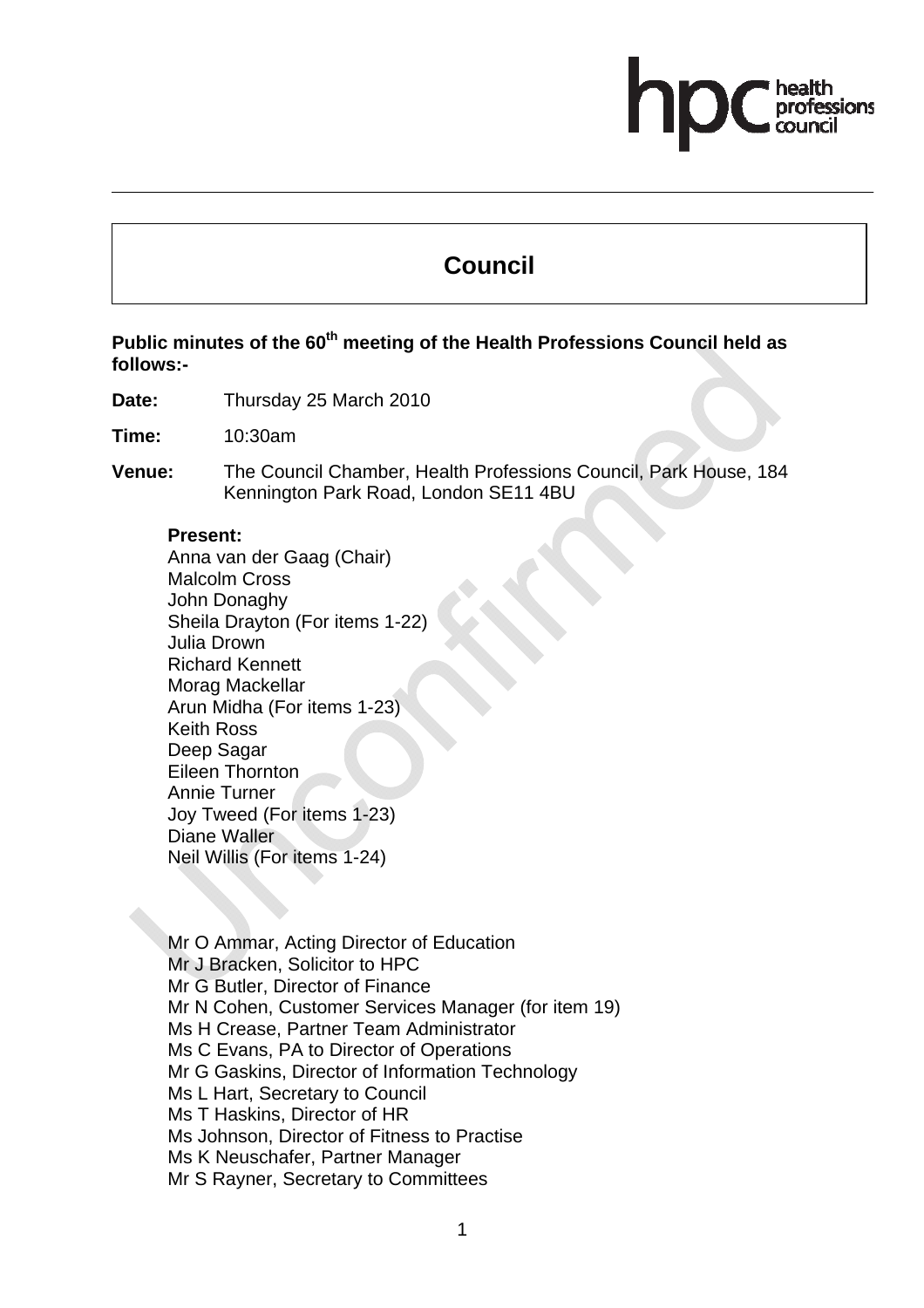Mr G Ross-Sampson, Director of Operations Ms T Samuel-Smith, Acting Head of Education Mr M J Seale, Chief Executive and Registrar Ms C Urwin, Policy Manager

#### **Item 1.10/25 Chair's welcome and introduction**

1.1 The Chair welcomed all members and members of the public to the meeting.

# **Item 2.10/26 Apologies for absence**

2.1 Apologies for absence were received from Patricia Blackburn, Mary Clark-Glass, John Harper, Jeff Lucas and Penny Renwick.

# **Item 3.10/27 Approval of agenda**

- 3.1 The Council approved the agenda.
- 3.2 The Council noted the large agenda. This had arisen because only time critical papers were considered at the February meeting, as this meeting was timetabled as a strategy meeting of the Council. The Chair suggested that, in future, Council should meet over two days, with a strategy day be held the day before the Council meeting to allow more time for both. Members of the Council concurred with this suggestion.
- 3.3 The Council approved to the inclusion of an additional paper relating to 22-26 Stannary Street under "Any other business".

# **Item 4.10/28 Declaration of Members' Interest**

4.1 Keith Ross declared an interest under items 11, 12 and 32 as his wife is a member of the CHRE.

# **Item 5.10/29 Minutes of the Council meeting of 11 February 2010 (report ref:-HPC17/10)**

5.1 It was agreed that the minutes of the 59th meeting of the Health Professions Council be confirmed as a correct record and signed by the Chair.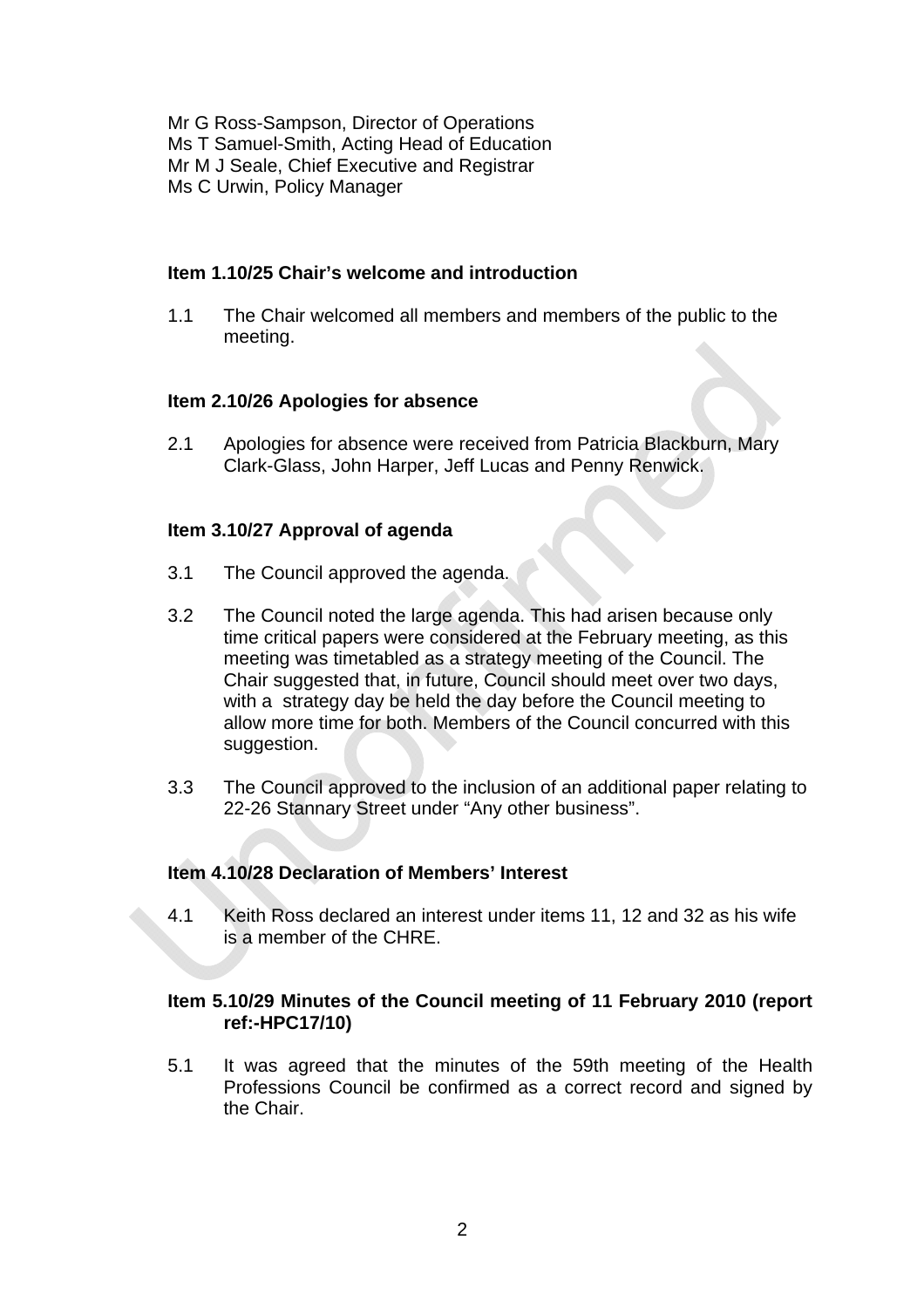# **Item 6.10/30 Matters arising (report ref:-HPC18/10)**

- 6.1 The Council noted the action list as agreed at the last meeting.
- 6.2 The Council further noted that there would be 12 outstanding fitness to practise cases transferred over from the Hearing Aid Council to the HPC.

# **Item 7.10/31 Chair's report (report ref:-HPC19/10)**

- 7.1 The Council received a paper from the Chair.
- 7.2 The Chair informed Council that the annual meetings between the HPC and the professional bodies were continuing to provide opportunities for constructive dialogue. There were an increasing number of requests for the Chair and Chief Executive to attend meetings of professional body Councils, which was welcomed as a good opportunity to meet a wider group of representatives from the member organisations.
- 7.3 The Council noted that the Chair had attended a CHRE symposium in early February, which had explored the importance of consistency and clarity across healthcare regulation. It was further noted that the Chair had attended the World Health Professions Conference on Regulation in Geneva where some 161 systems of regulation worldwide had been identified by one of the keynote papers – a significant challenge to achieving consistency.
- 7.4 The Council noted the report.

# **Item 8.10/32 Chief Executive's report (report ref:-HPC20/10)**

- 8.1 The Council received a paper from the Chief Executive.
- 8.2 The Chief Executive informed Council that the online renewals system had successfully gone live on 10 February and registrant groups were being informed of the facility at the time of renewal. The Chief Executive stated that this achievement was very much a team effort although he wished to place on record his particular thanks to Claire Reed, Project Manager, for her efforts in ensuring the success of the project.
- 8.3 The Council noted that the Hearing Aid Council's Register would be transferred over to the HPC on 1 April and this was the first time that HPC had taken over regulation of a professional group from another statutory regulator.
- 8.4 The Chief Executive drew Council's attention to the first CPD annual report. The Council noted that once all the professions had gone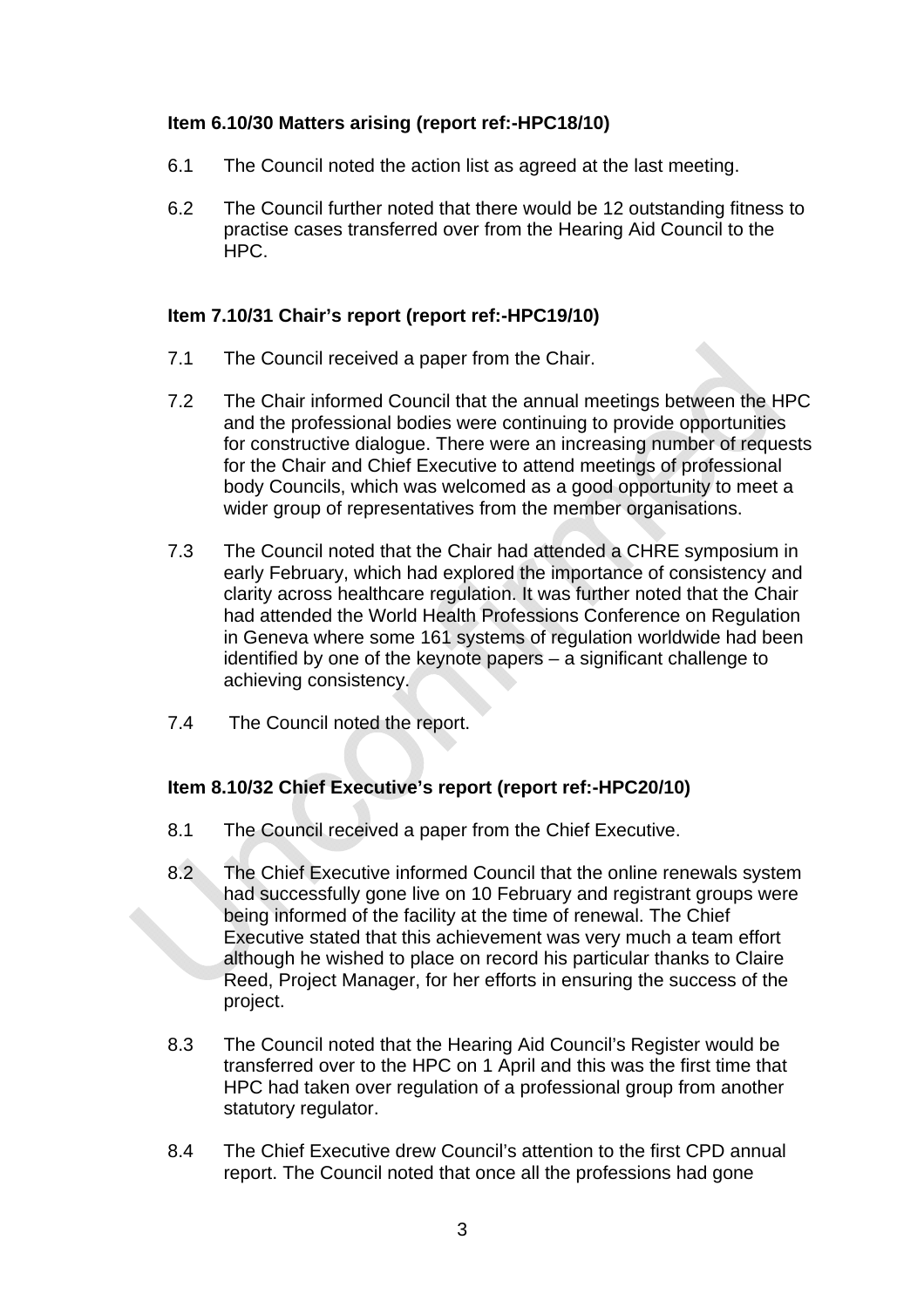through the current CPD cycle, the statistics gathered would assist in identifying trends.

- 8.5 In response to a question, Council noted that the expertise of the Hearing Aid Council (HAC) would be not be lost as some of its partners were seeking appointment as partners at HPC and also the two organisations used the same law firm. Furthermore, the Hearing Aid Council Executive had been involved in training some members of the Fitness to Practise department. It was further noted that TUPE arrangements did not apply on this occasion.
- 8.6 The Council noted the details provided on the establishment and role of the Office of the Health Professions Adjudicator (OHPA) and noted the concern that registrants' fees would have to increase were HPC required to transfer its adjudication function to OHPA. The Chief Executive assured Council that work was being undertaken to discuss the differences between HPC Fitness to Practise processes and those of other regulators whose adjudication function was being transferred to OHPA., and to carefully evaluate the transfer process and its implementation before moving forward.
- 8.7 In response to a question, the Executive undertook to convey some further information to a member regarding the Google adwords campaign.
- 8.8 Concern was expressed that the HPC were promoting one specific profession by collaborating with the Football Association on a campaign to highlight the importance of using a registered physiotherapist. Council noted that there seemed to be concerns with the number of unregistered physiotherapists in this area and that this campaign had received a positive response.
- 8.9 The Council noted that, with regards to the revalidation project, the HPC had recently commissioned researchers at the University of Durham looking at the link between pre-registration education and training and subsequent fitness to practise action. It was noted that studies carried out amongst medical practitioners in North America had identified a strong correlation and there was a need to explore this relationship in relation of HPC registered professions
- 8.10 The Council noted the report and the actions arising therein.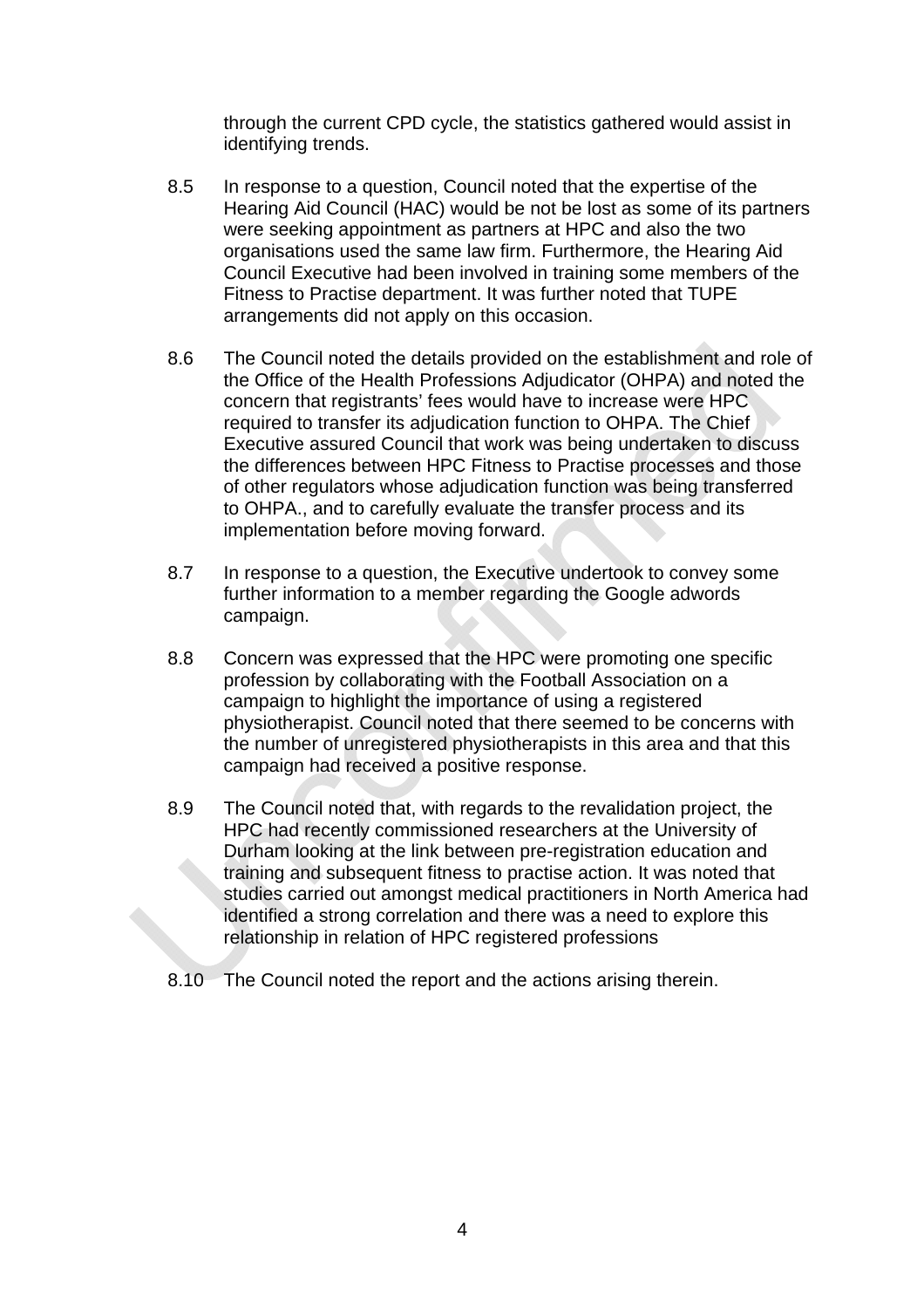# Strategy and Policy

# **Item 9.10/33 Budget for year to 31 March 2011 (report ref:- HPC21/10)**

- 9.1 The Council received a paper for discussion/approval from the Executive.
- 9.2 The Council noted the budgetary planning process included a day long meeting of budget holders held each January. The Chair of Council and the Chair of Finance and Resources had attended the 2010 meeting.

During discussion, the following points were raised:-

- **That reserves were required to ensure continued investment in** the organisation;
- That legal expenses were increasing as a result of the increase in the number of allegations considered by the Fitness to Practise Department, the complexity of the hearings and the increase in the number of appeals going to the High Court;
- That the workplans detailed the strategic direction of each department in non-financial terms;
- That any variations to the budget would be subject to Finance and Resources Committee approval;
- **That it would be useful to have some strategic level briefings on** how departments carried out their financial planning and this could be discussed further at the October Away Day.

9.3 The Council approved the Annual budget for 2010-201.

# **Item 10.10/34 Generic Standards of Proficiency Review Group (report ref:- HPC22/10)**

- 10.1 The Council received a paper for discussion/approval from the Executive.
- 10.2 The Council noted that the Review Group, which consisted of seven Council members, had met in September 2009 and January 2010 to review the generic standards of proficiency (SOP's) and to recommend to Council whether any changes were required.
- 10.3 During discussion, the following points were made:-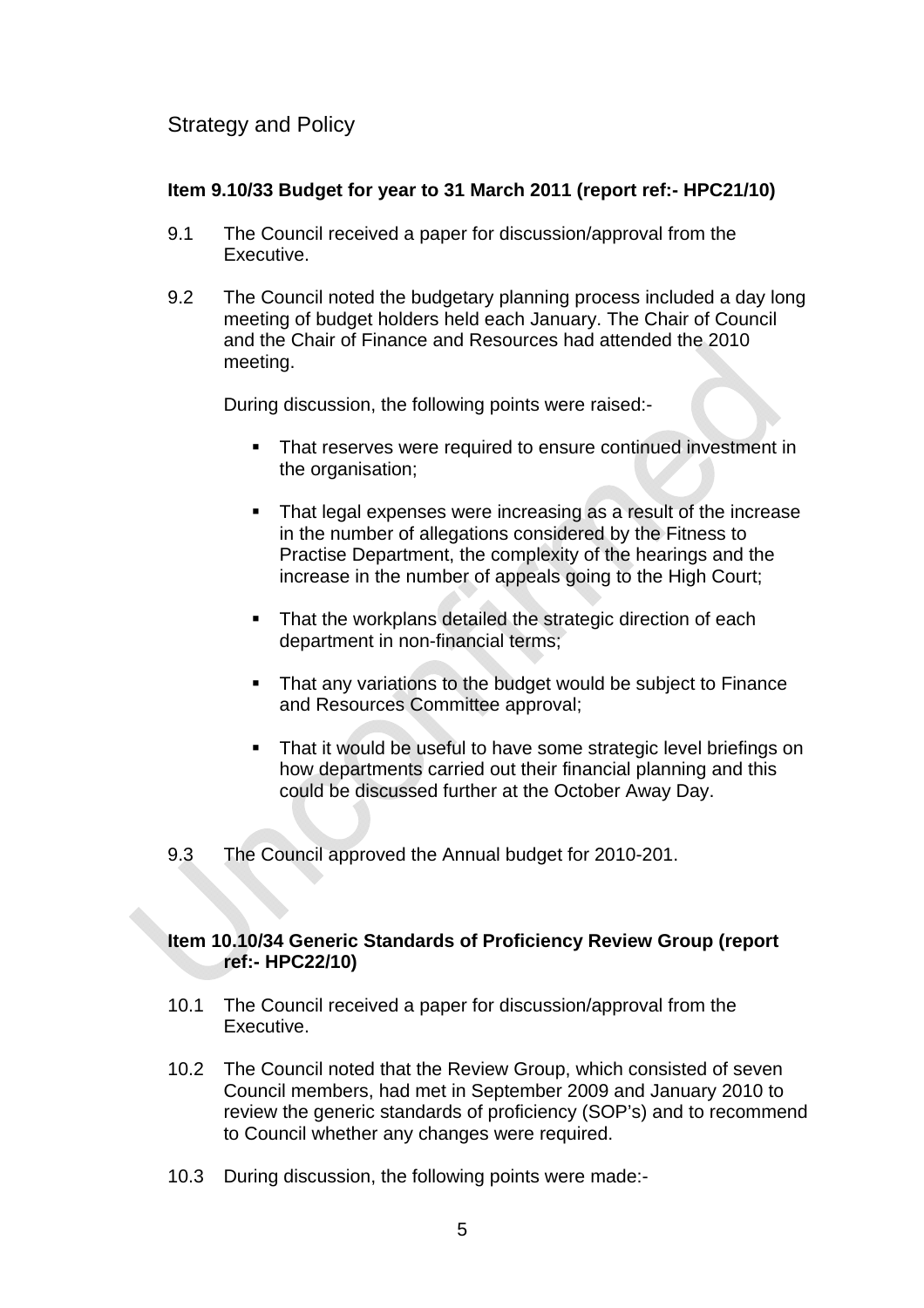- That the review had arisen from a recognition that some of the language in the current SOP's needed to be revised in the light of new professions coming onto HPC's Register;
- That the review group was very well chaired and was a good methodology for working;
- That it still remained the case that the generic SOP's constituted approximately 80% of the standards, with profession specific standards making up the remaining 20%;
- Concern was expressed that the proposed new generic SOP's used language such as "be able to" which could be interpreted more like a competency than a proficiency. A suggestion was made that this be considered when finalising the language of the SOP's.
- 10.4 The Council agreed:-
	- (i) the recommendations of the Generic Standards of Proficiency Review Group as follows:-
		- (1) That generic standards of proficiency should be retained;
		- (2) That a broader review was needed to look at the overall structure of the standards of proficiency;
		- (3) That the structure of the standards of proficiency be changed to a set of overarching generic standards applicable to all professions, together with profession specific sub standards; and
	- (ii) the workplan for the revised review of the generic standards of proficiency.

# **Item 11.10/35 CHRE Fitness to Practise Audit report: Audit of health professions regulatory bodies' initial decisions (report ref:- HPC23/10)**

- 11.1 The Council received a paper for discussion/approval from the Executive.
- 11.2 The Council noted that the CHRE had carried out an audit of the initial stages of the fitness to practise processes of the nine regulatory bodies during 2009, with HPC's audit having taken place in December 2009.
- 11.3 During the course of discussion, the following points were made:-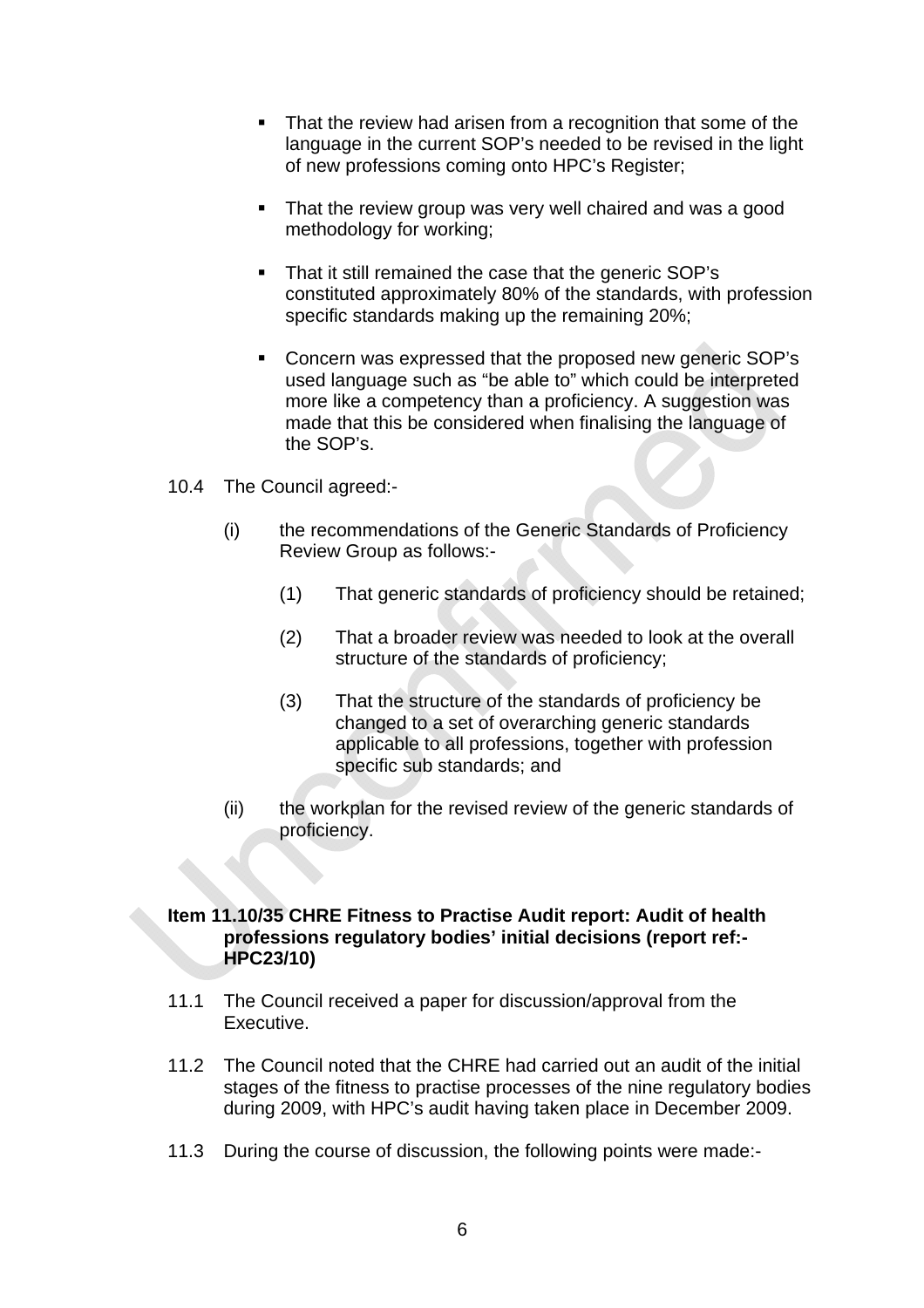- That the HPC had not taken part in the CHRE's mystery shopping exercise since the HPC did not believe the methodology to be followed was entirely ethical in this context as it created 'false' complaints;
- In response to a question about whether there was an established process to bring certain complaints to the attention of Council, the Director of Fitness to Practise advised that a paper had been approved by the Fitness to Practise Committee in February, identifying mechanisms by which decisions would be reviewed by the Fitness to Practise Committee and Council;
- **The Chair of the Fitness to Practise Committee noted that there** needed to be clear separation between the strategy and policy of Council and the role of the Fitness to Practise panels and problems arose when strategy and policy were raised in individual cases;
- Concern was raised that more could be done to mitigate against the risks associated with occasional and temporary registration and the difficulty of investigating such workers. The Director of Fitness to Practise responded by pointing out that the issues concerned individuals working in a range of different employment settings for short periods of time and was therefore very complex. However, some of the risk could be mitigated through robust record keeping and at HPC all complaints were kept on file for three years. If a new complaint was made against an individual, the Investigating Committee would be provided the information and would therefore be able to see if a pattern of behaviour became evident and required action.
- If was suggested that the issue of temporary and occasional workers could be discussed by the Allied Health Professions Forum at their conference.

11.4 The Council agreed:-

(i) to instruct the Executive to proceed with the recommendations outlined in the HPC's response to the CHRE report as follows:-

i. review the approach on how HPC deals with allegations where a registrant has been convicted of drink or drug related offences;

ii. review the template and guidance that is available to those who make a decision as to whether there is a 'case to answer';

iii. focus on decision making at refresher training for panel members;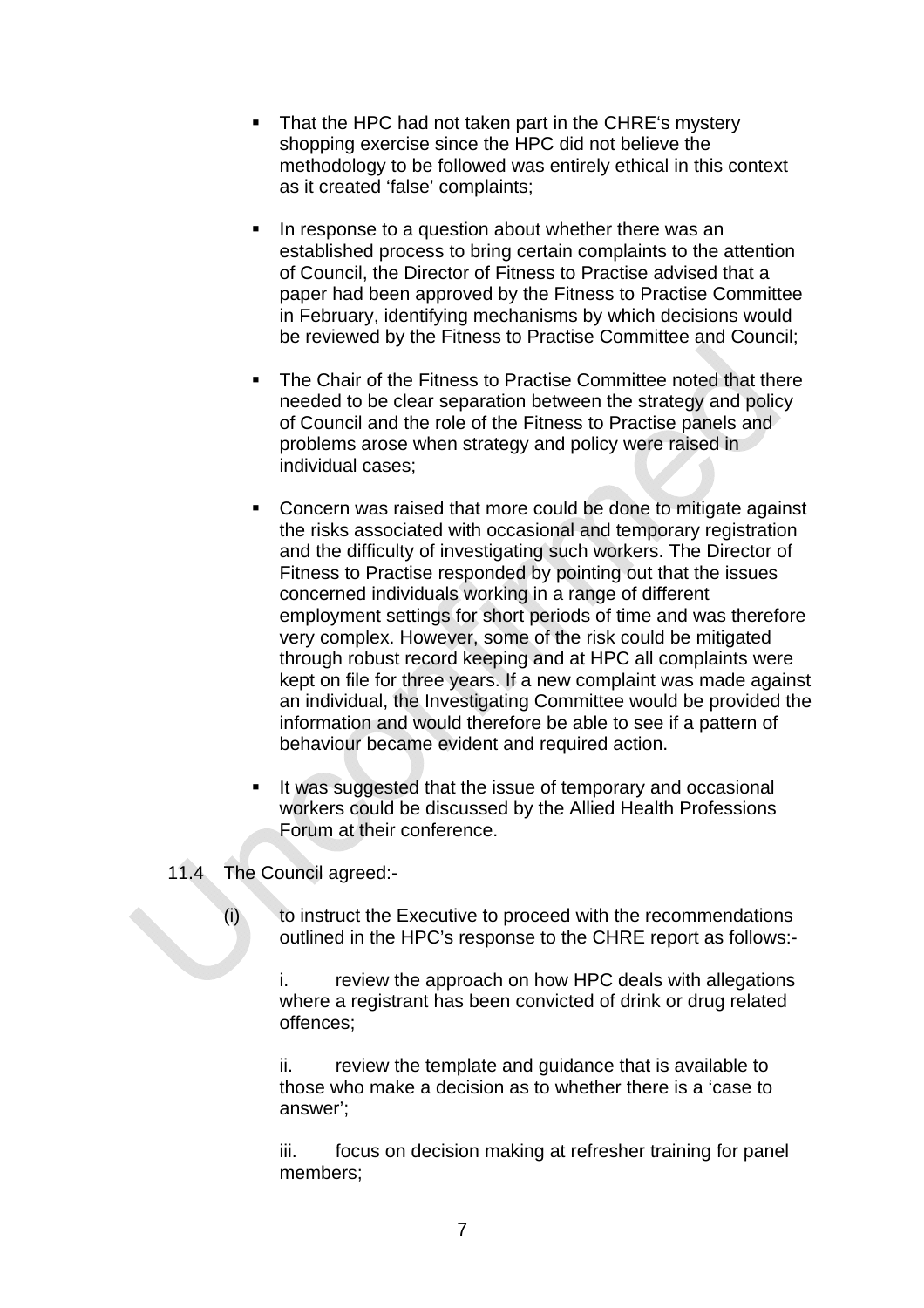iv. continue to take forward work aimed at improving employer understanding about the purpose of the HPC's fitness to practice processes;

v. produce operating guidance for the Fitness to Practise department on when and how to seek expert or clinical advice;

vi. further develop templates for investigative reports and risk assessments;

vii. develop audit mechanisms to review the quality of correspondence that has been produced as part of a fitness to practise investigation;

viii. take forward with CHRE the wider implications resulting from the CHRE review of the paramedic case;

ix. undertake further exploration of the meaning of impairment in the context of regulation;

- (ii) to instruct the Executive to provide progress reports to future meetings of the Fitness to Practise Committee and
- (iii) to instruct the Executive to produce a report detailing the approach taken to deal with self-referral.

#### **Item 12.10/36 CHRE report – Handling Complaints: Sharing the registrant's response with the complainant (report ref:- HPC24/10)**

- 12.1 The Council received a paper for discussion/approval from the Executive.
- 12.2 The Council noted that this report was commissioned by the CHRE following the 2008/2009 performance review, as a result of the variations between the regulators in a specific part of the fitness to practise process. This paper had been debated by the Fitness to Practise Committee in February.
- 12.3 During the course of discussion, the following points were made:-
	- That given HPC's commitment to being a transparent and open organisation, the registrant's response should be shared as a matter of routine with the complainant;
	- The Chair of the Fitness to Practise Committee noted that this area would be under constant review however at this point, the Fitness to Practise Committee did not feel that there was a strong enough case to change the current policy;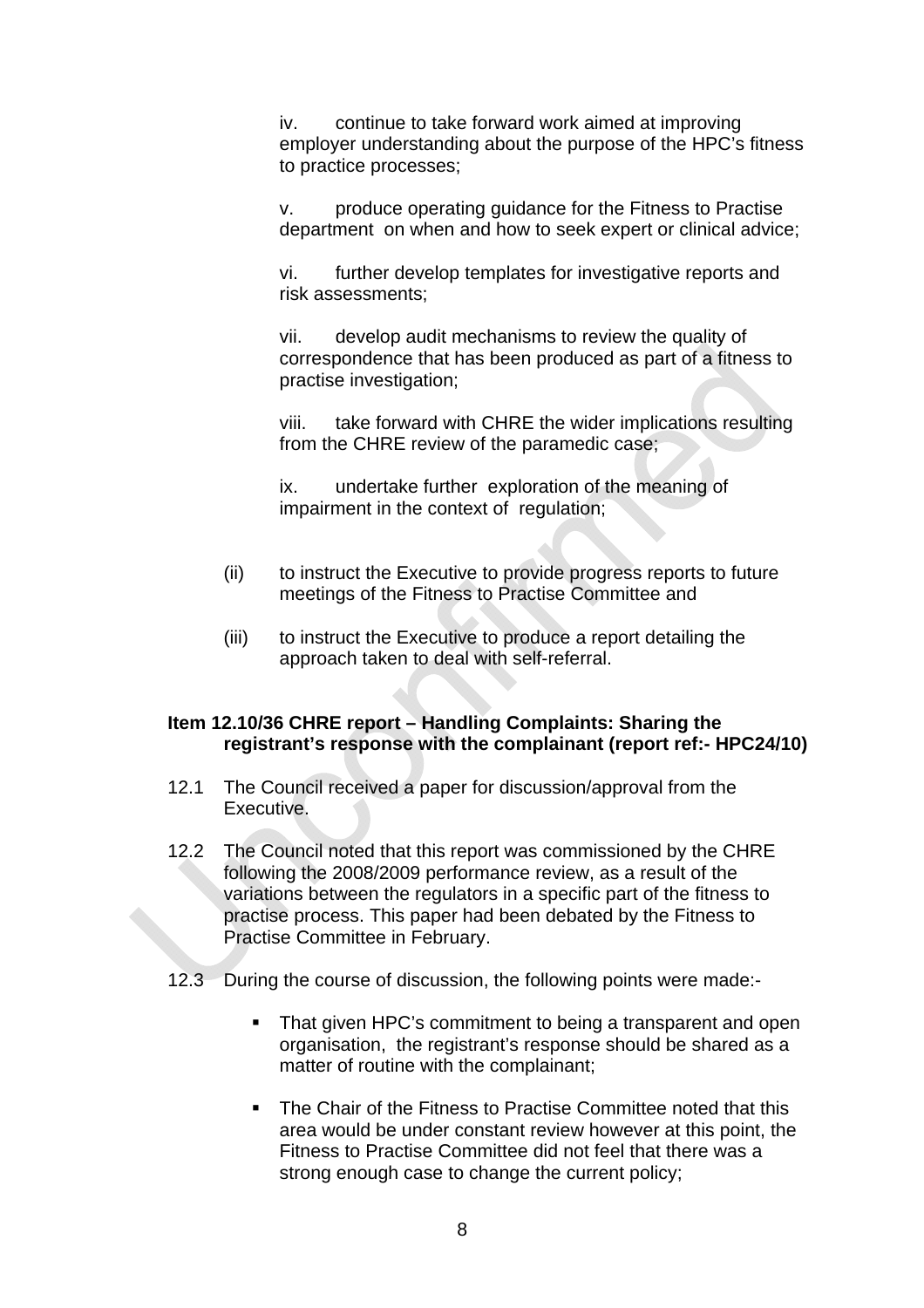- That it could be perceived as unfair to potentially extend the Fitness to Practise process by a further 28 days in order to share the registrant's response with the complainant;
- 12.4 The Council agreed that, with regard to the fitness to practise process, the HPC should not routinely share the registrant's response with the complainant.

# **Item 13.10/37 The HPC approach to justice and impairment (report ref:- HPC25/10)**

- 13.1 The Council received a paper for discussion/approval from the Executive.
- 13.2 The Council noted that, following consideration by the Fitness to Practise Committee in February 2010 of a paper on not well founded cases, together with the papers relating to "Sharing the registrant's response" and the IPSOS Mori work on the expectations of complainants, there was a need for the HPC to consider further the meaning of "fitness to practise" and "impairment" in the context of professional regulation.
- 13.3 During the course of discussion, the following points were made:-
	- That this was a very well written paper that should be circulated to all professional bodies and education providers;
	- A suggestion was made that the statement "whether the dishonesty or abuse indicative of future behaviour" on page eight should be reworded if this document was intended for wider circulation;
	- Council noted that the language of the report would need to be revisited were this document to be circulated more widely;
	- That the work in relation to alternative dispute resolution procedures might well have an impact on this area of work.
- 13.4 The Council agreed the content of the paper and noted that there needed to be some amendments to the language and content in advance of its wider circulation.

# **Item 14.10/38 Practise Note "Standard of acceptance of allegations" (report ref:- HPC26/10)**

14.1 The Council received a paper for discussion/approval from the Executive.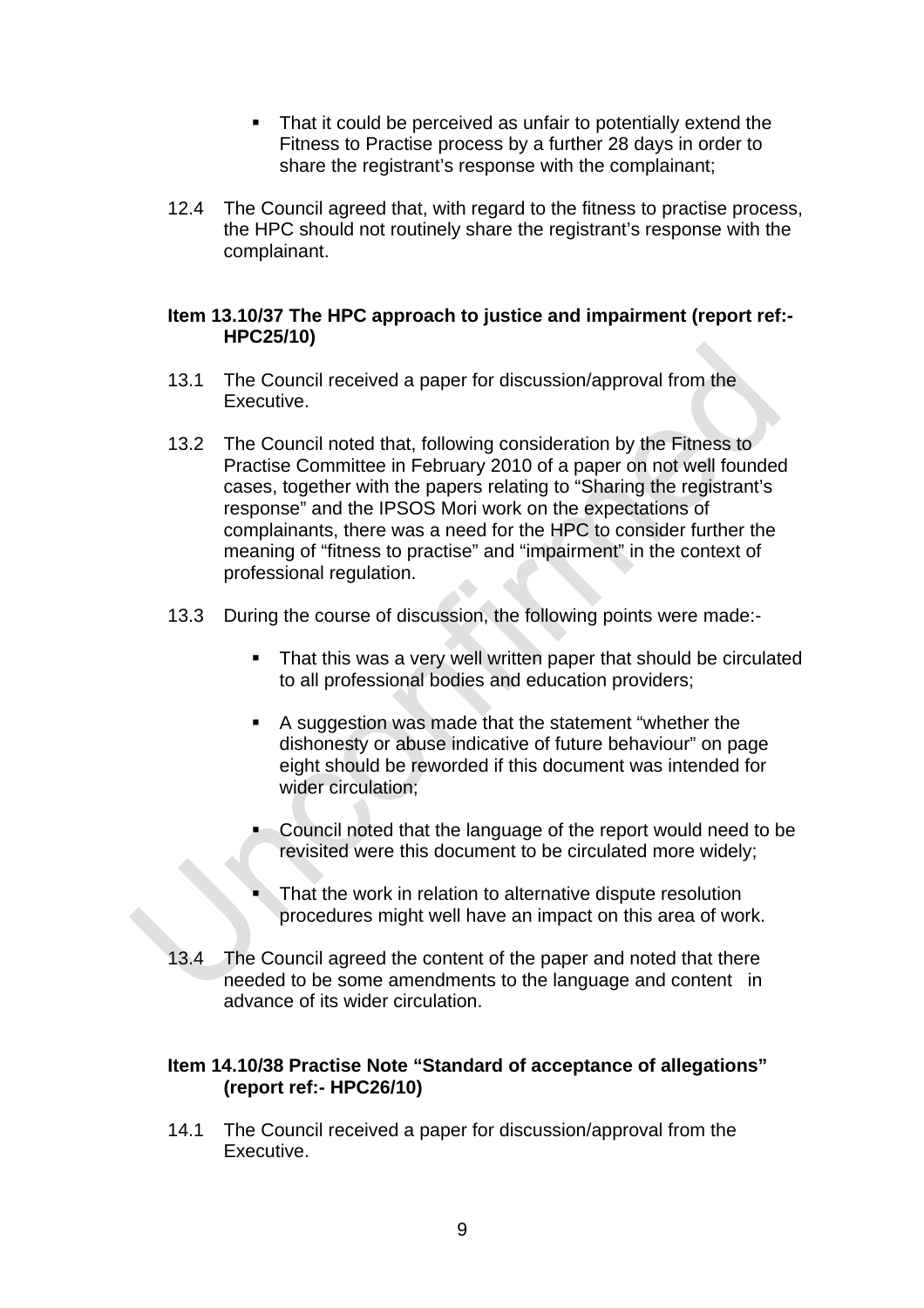- 14.2 The Council noted that the Fitness to Practise department were looking into introducing 'sifting' tools to identify cases where there was a low incidence of case to answer or impairment being found. This paper was seeking approval of the process for dealing with such cases.
- 14.3 Concern was expressed over the area of the practise note relating to use of internet social networks, in particular the reference to "letting off steam" and the final bullet point of the practise note which referred to the complainant's participation in such sites. Council agreed that the impact of social networking on professional practise was relatively new and, whilst there should be continuing commitment to the principle of free speech, there was a need to ensure that the document was "future-proofed", and appropriate to the social context. After discussion, it was agreed that the final bullet point contained within the section relating to "internet social networking" be deleted and the penultimate bullet point to read as follows:-
	- the complaint may relate to comments which are taken out of context and may not be a balanced reflection of the views expressed by the person concerned. In context, the comments may be jocular, have been qualified in some way or withdrawn'.
- 14.4 The Council :-
	- (i) approved the Standard of acceptance of allegations practise note, subject to the amendment detailed above; and
	- (ii) agreed that as and when further trends emerge, the Executive will revise the practise note accordingly for approval by Council.

# **Item 15.10/39 Psychotherapists and Counsellors Workplan (report ref:- HPC27/10)**

- 15.1 The Council received a paper for discussion/approval from the Executive.
- 15.2 The Council noted that at its meeting on 10 December 2009, consideration was given to the outcomes of a consultation on the report of the Psychotherapists and Counsellors Professional Liaison Group (PLG) and this paper outlined the approach for continuing work in this area.
- 15.3 During the course of discussion the following points were made:-
	- That the invitations to present at the PLG would be extended to those stakeholders not already represented on the PLG who could provide additional expertise to the group;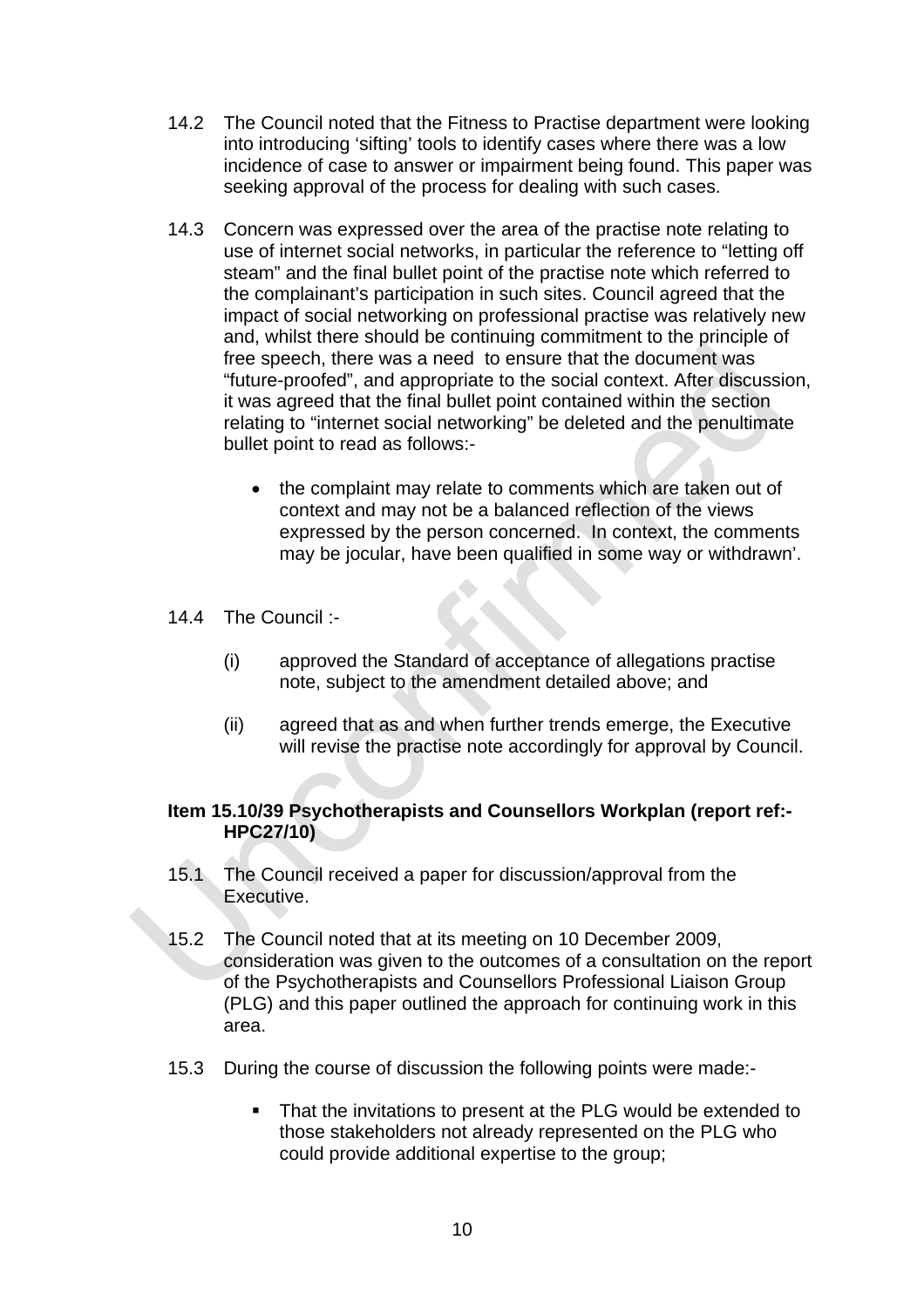- That the presentations need to be manageable in terms of their number and it was therefore not possible for every interested party to present to the PLG;
- That the stakeholder engagement events would be an opportunity for participants to hear about the work of the HPC, the progress of the project to date and further planned work as well as an opportunity to ask questions about the regulatory process
- 15.4 The Council agreed the outline timetable and indicative plan of activities in respect of the work on psychotherapists and counsellors.

# **Item 16.10/40 Modernising Scientific Careers (Report ref:-HPC28/10)**

- 16.1 The Council received a paper for discussion/approval from the Executive.
- 16.2 The Council noted the background information relating to the review undertaken on how the careers of healthcare scientists working in the National Health Service could be modernised. Council further noted the timetable to date and the draft timetable going forward, with the Department of Health due to publish the draft standards for the two existing regulated professions on 28 April 2010.
- 16.3 The Council noted that the Department of Health were proposing to establish their own accrediting body for these professions. It was proposed that the Chief Scientific Officer be invited to a future meeting of the Council to answer questions on these and other related issues;
- 16.4 During the course of discussion, the following points were made:-
	- That the biomedical scientists and clinical scientists were not in agreement with the proposals
	- That government may state that there is "broad support for the proposals" although recent correspondence on this issue suggests that there is very little support from the Institute of Biomedical Scientists and the Higher Education Institutes;
	- That the proposals for these professions need to be appropriate for the four UK countries, not just England;
	- That there has been no progress with regards to the Regulation of Clinical profusionists, despite clear public protection concerns; and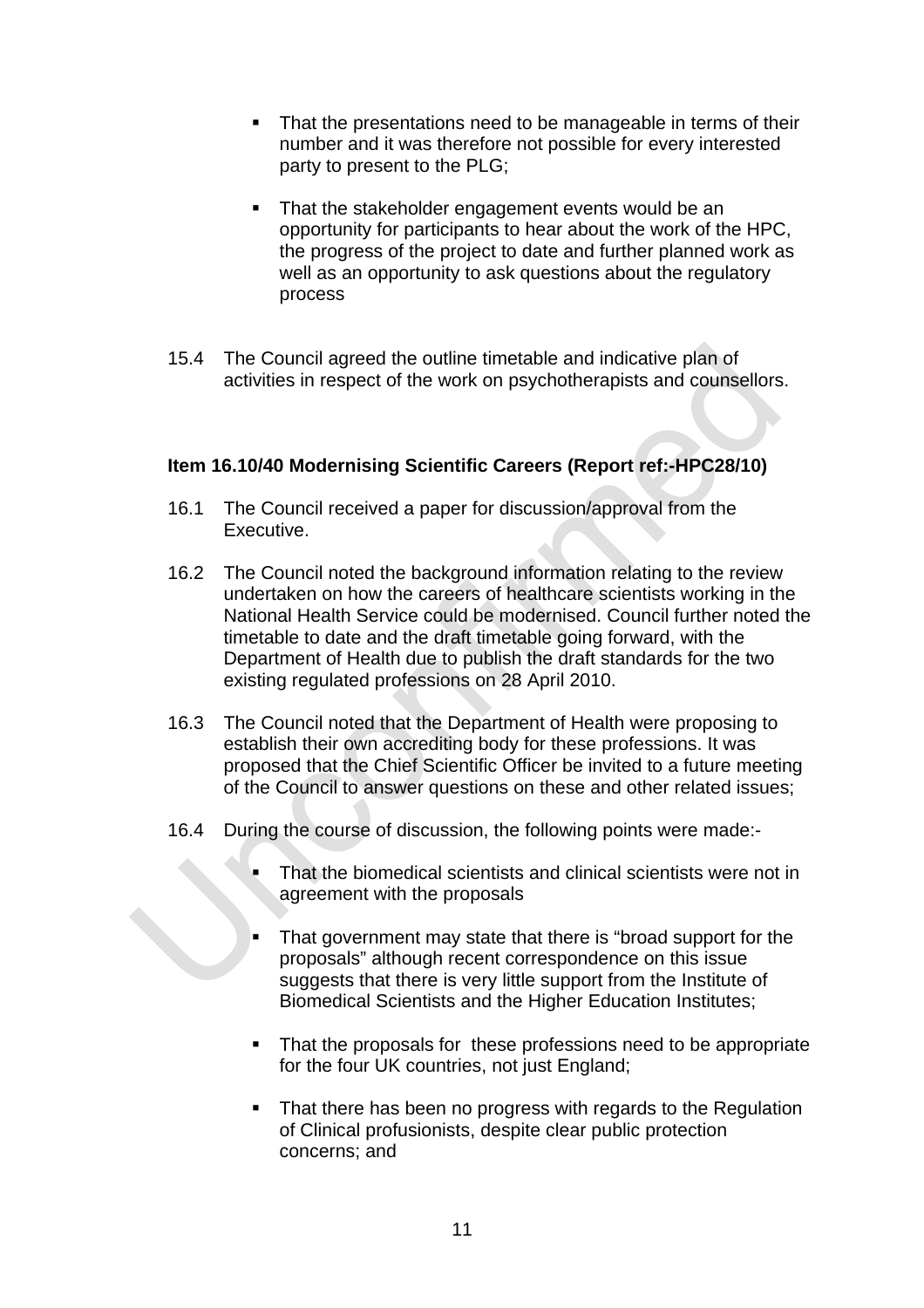- That the delay to this project was unacceptable and whilst these professions currently work in managed environments, regulation is required.
- 16.5 The Council noted the report and requested the Executive to:-
	- (i) report to the Council on developments with the draft standards of proficiency, protected titles, structure of the Register and the timetable for the project; and
	- (ii) invite the Chief Scientific Officer to attend Council at her convenience to answer questions on the issues relating to Modernising Scientific Careers.

# **Item 17.10/41 Consultation on amendment to the standards of proficiency for health psychologists (Report ref:-HPC 29/10)**

- 17.1 The Council received a paper for discussion/approval from the Executive.
- 17.2 The Council noted that since publication of the standards of proficiency for practitioner psychologists, feedback received suggests that the one of the domain specific standards for health psychologists may potentially be confusing and might not be a threshold standard.
- 17.3 The Council agreed:-
	- (i) that a consultation should be held on a minor amendment to the standards of proficiency for health psychologists; and
	- $(ii)$  the text of consultation document.

# **Item 18.10/42 Charitable Status and the HPC (Report ref:-HPC 30/10)**

- 18.1 The Council received a paper for discussion/approval from the Executive.
- 18.2 The Council noted that the Finance and Resources Committee had considered this paper at their meeting on 10 February and agreed that the issue should be considered by Council.
- 18.3 During discussion, the following points were made:-
	- That the philosophical basis for pursuing charitable status was not clear.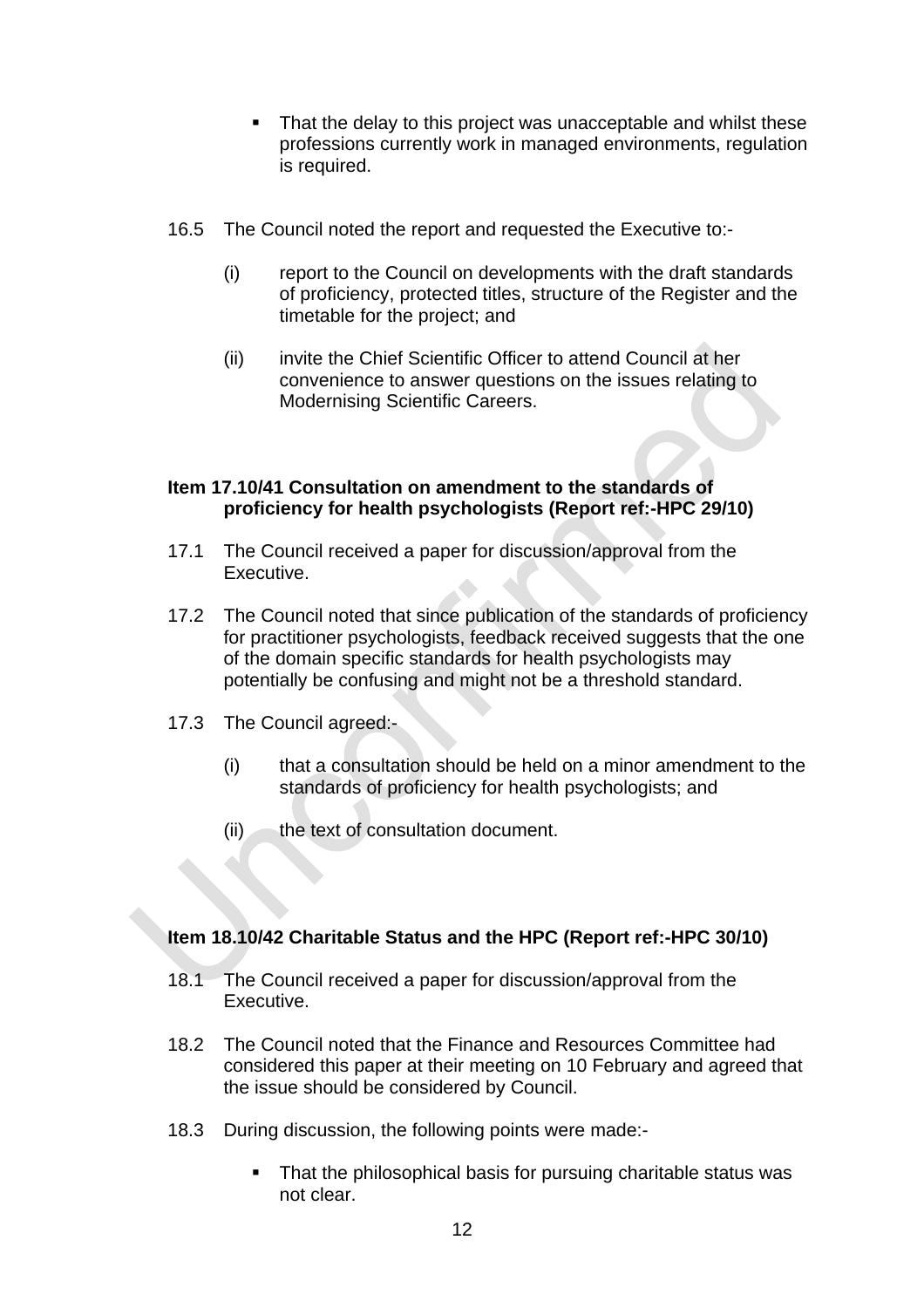- To establish the financial benefits would take a considerable amount of time and if the Council agreed that the HPC did not fulfil the charitable criteria for an organisation, this was not worth exploring;
- That there was a risk that the HPC would explore further the benefits of becoming a charity and then try to adapt itself in such a way to fulfil the charitable criteria;
- That there were disadvantages of becoming a charity that also needed careful consideration such as the change in status of members to trustees;
- That whilst some charities have tax relief on their business rates, this was considered on a case by case basis and so not necessarily guaranteed;
- That one of the charitable criteria related to the advancement of education which, it could be argued, is carried out by the HPC;
- That savings arising from establishing HPC as a charity could be passed onto registrants;
- That there was a wider issue around the reputation of the HPC if it were to establish a new identity as a charity.
- 18.4 The Council agreed that they were not comfortable with the principle of HPC establishing itself as a charity and this issue would therefore not be pursued further.

**Council broke for lunch at 13:30 hours and recommenced at 14:00hrs.** 

**At 14:00 hrs, with the meeting having been convened for three hours in total, Council agreed to suspend Standing Order No. 13 in order that the rest of the business could be transacted that day.** 

# **Item 19.10/43 Review of the Health Professions Council Admission Forms (Report ref:-HPC 31/10)**

- 19.1 The Council received a paper for discussion/approval from the Executive.
- 19.2 The Council noted that the admission forms required updating in advance of the transfer of the statutory regulation of hearing aid dispensers on 1 April 2010 from the Hearing Aid Council to the HPC.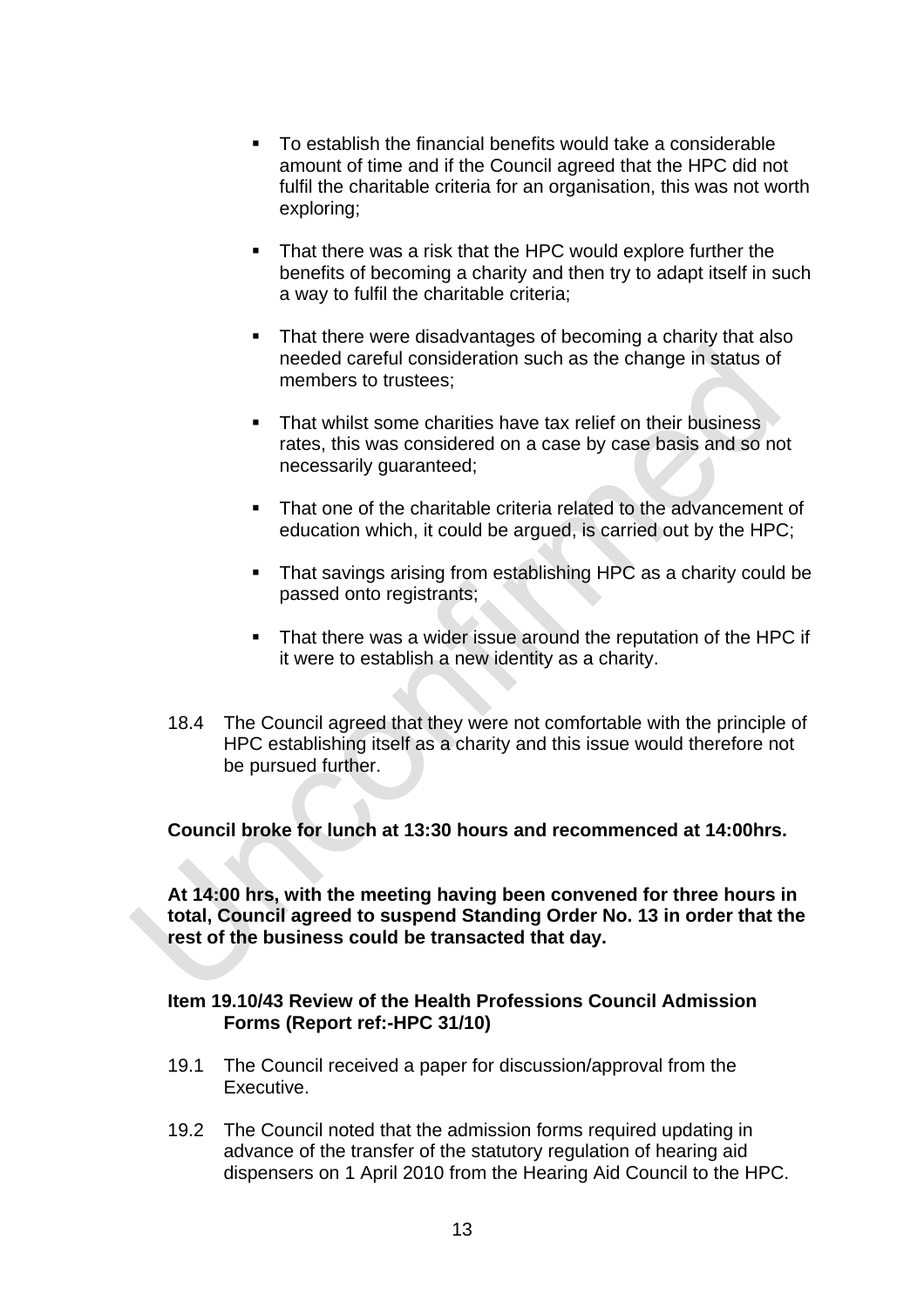- 19.3 Concern was expressed that, within the admission forms, consent was requested to "processing data for any 'marketing' purposes" when in fact the only material sent to registrants was information from HPC. It was suggested that this needed to be clarified. In response, Council noted that the Information Commissioner considered mail shots from a regulator to be 'marketing' material and so the wording had to remain the same although the guidance did contain further clarification on the use of this term for registrants.
- 19.4 The Council approved the changes to the admission forms subject to some minor editing.

# **Item 20.10/44 Expenses Policies (Report ref:-HPC 32/10)**

- 20.1 The Council received a paper for discussion/approval from the Executive.
- 20.2 The Council noted that a full review of the four expenses policies adopted across the organisation had been carried out.
- 20.3 The Council requested that the wording within the Council and Committee members relating to casual attendance at the HPC be reviewed and presented as a positive statement.
- 20.4 The Council approved the revised expenses policies in relation to Council and Committee members, Employees, Partners and Witnesses for implementation from 1 April 2010, subject to the amendment detailed under 20.3.

# **Item 21.10/45 Home working Policy (report ref:-HPC33/10)**

- 21.1 The Council received a paper for discussion/approval from the Executive.
- 21.2 The Council noted that the objective of the policy was to ensure that the HPC is able to provide adequate support for a home worker allowing them to work effectively.
- 21.3 The Council further noted that this new policy would mean that the IT department had control over the broadband line thus ensuring that any problems could be more easily rectified directly with the internet service provider therefore minimising "down time" for those working at home.
- 21.4 The Council agreed the revised Home working policy.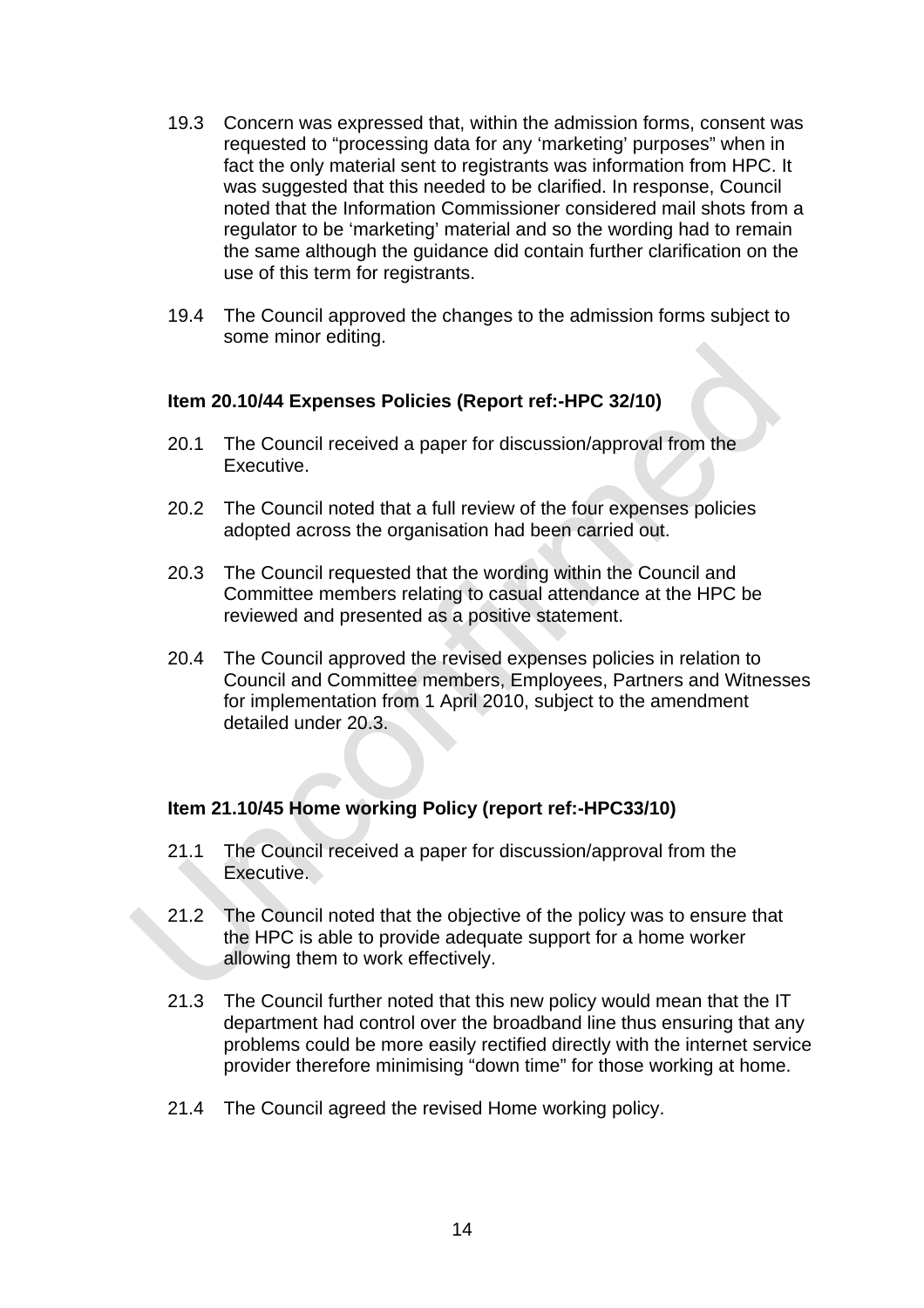# **Item 22.10/46 Policy and Standards Workplan (report ref:-HPC34/10)**

- 22.1 The Council received the workplan for discussion/approval from the Executive.
- 22.2 Members of the Council wished to place on record their congratulations to the department which they believed covered a significant range of work.
- 22.3 In response to a question regarding the project on professional indemnity (PI) insurance, members noted that the former Chief Executive of the GMC, Finlay Scott, was looking into this issue on behalf of the Department of Health. However, should a recommendation be made that all health professionals were required to have PI insurance, the impact may not be felt for a few years since a Section 60 would be required to introduce this requirement.
- 22.4 A Member noted that, whilst the workplan was designed to be flexible, it would be helpful if it gave a better sense of prioritisation. Concern was also expressed that some of the important projects associated with public protection such as the work on aspirant groups and the new professions process may not be given priority if the HPC was being reactive to ad hoc issues arising.
- 22.5 The Council approved the Policy and Standards departmental workplan and the Standards workplan.

# Corporate Governance

# **Item 23.10/47 Partner Appointments (report ref:-HPC35/10)**

- 23.1 The Council received a paper for discussion/approval from the Executive.
- 23.2 The Council noted that a review of contractual arrangements with regards to "partners" was currently being carried out which highlighted some variations in terms of the governance arrangements associated with some partner roles. It was noted that a new suite of contractual documents would be produced and issued.
- 23.3 The Council agreed:-
	- (i) Amendments to the HPC's Scheme of Delegation, as follows:-
		- 1. In Paragraph 4 (matters reserved to the Council), in paragraph 4.3, which sets out the matters for which the Council retains responsibility unless they are delegated by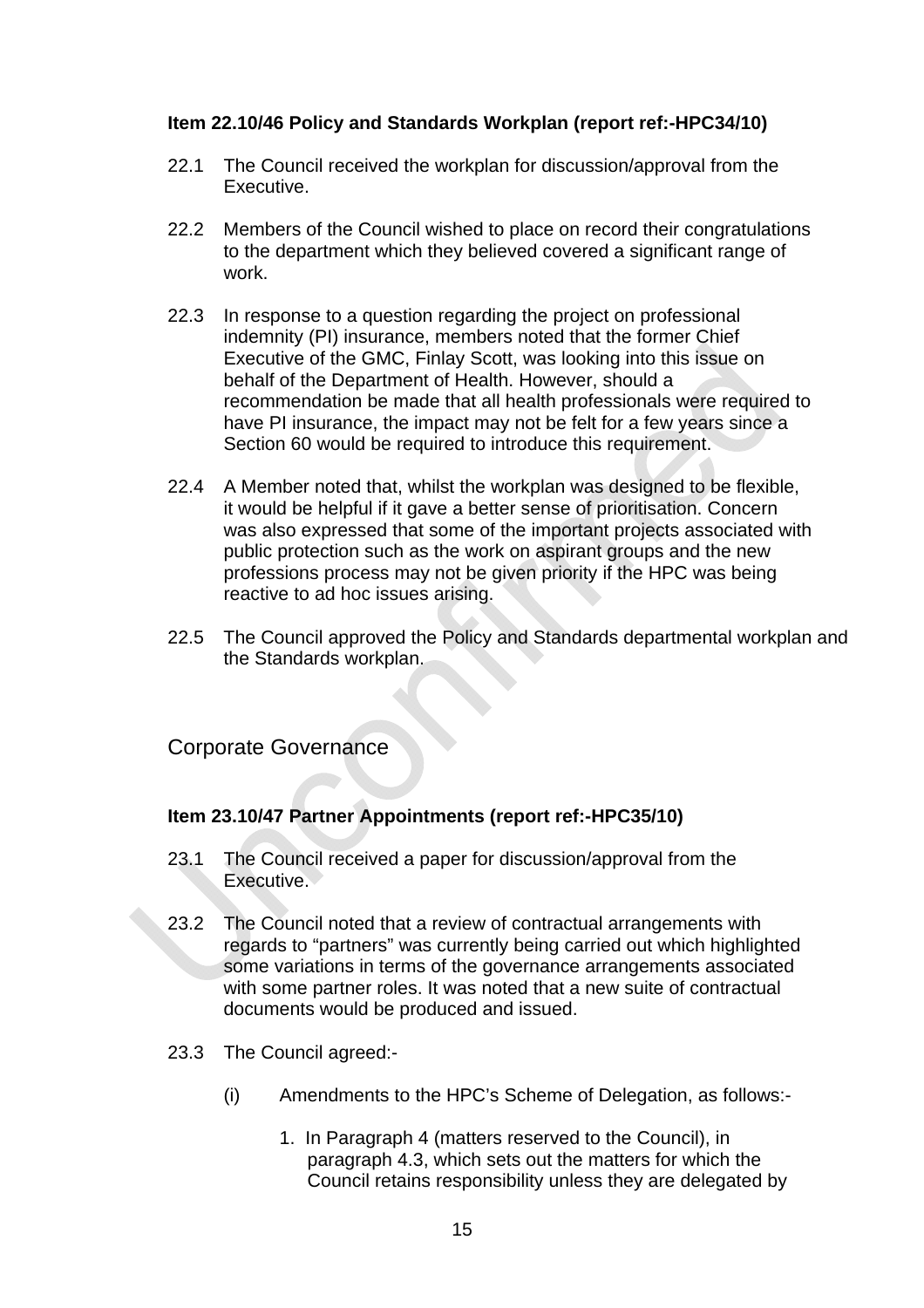means of a specific resolution, for sub-paragraph (i) substitute:

"(i) appointing members to any committee or sub-committee (other than the appointment of persons to a Practice Committee for the purpose of conducting fitness to practise proceedings);"

2. In Paragraph 6 (matters delegated to the Chief Executive), for paragraph 6.5, which sets out the partner appointments which may be made by the Chief Executive on behalf of the Council, substitute:

"6.5 Subject to any appointments procedure established by the Council, appointing:

(a) Visitors under Article of the 2001 Order;

(b) persons to a Practice Committee for the purpose of conducting fitness to practise proceedings under Part V of the 2001 Order; and

(c) Legal Assessors, Registrant Assessors, and Medical Assessors under Articles 34 to 36 of the 2001 Order.

This power may also be exercised by the Director of Human Resources."

3. In Paragraph 8 (matters delegated to the Director of Fitness to Practise), for paragraphs 8.1 and 8.2 substitute:

"8.1 Appointing the members of any Panel which is to conduct fitness to practise proceedings or hear a registration appeal. Subject to any requirements of the 2001 Order concerning its composition, Panel members shall be selected by a random process.

"8.2 Appointing, by means of a random process, the Legal Assessor who is to be present at a fitness to practise or registration appeal hearing."

4. In Paragraph 9 (matters delegated to the Director of Education) for paragraph 9.1 substitute:

"9.1 Appointing Visitors to conduct a visit or perform other functions under Part IV of the 2001 Order. Subject to any requirements of the 2001 Order, Visitors shall be selected by a random process."

(ii) the consequential changes to the partner appointment process be made in the "Partner Appointments and Selection Policy";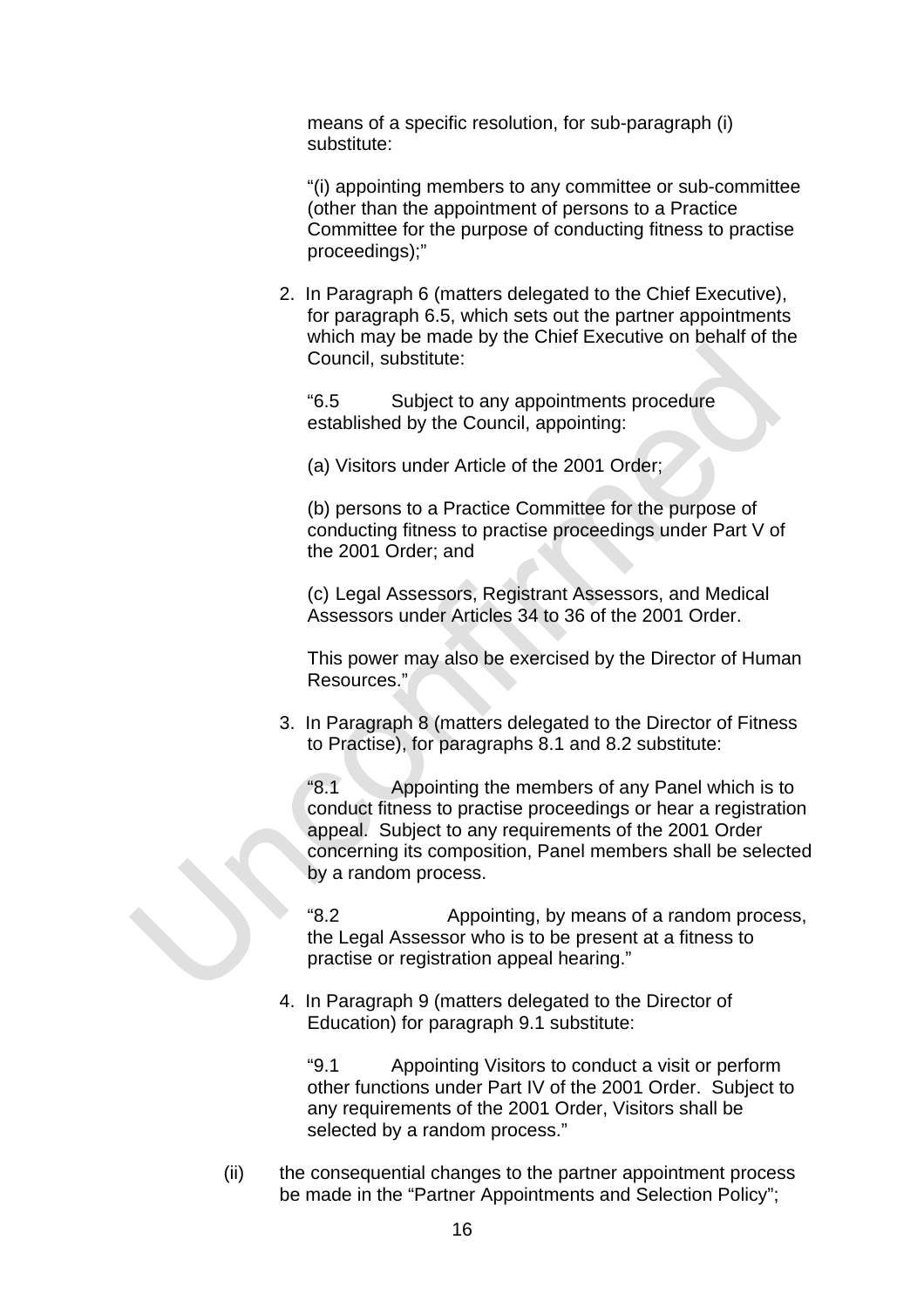# **Item 24.10/48 The Health Professions Council (Education and Training) (Constitution) Rules 2010 (report ref:- HPC36/10)**

- 24.1 The Council received a paper for discussion/approval from the Executive.
- 24.2 The Council noted the requirement to update the Rules to reflect the opening of the Register to the Hearing Aid Dispensers on 1 April 2010 and, in addition, to revoke those Rules relating to the interim composition of the Committee which were introduced whilst the additional members were recruited.
- 24.3 The Council agreed:-
	- (i) The Health Professions Council (Education and Training) (Constitution) Rules 2010; and
	- (ii) the amendment to the generic standing orders of Committees as follows:-

# **2. Composition of Committees**

(1) The composition of the **Education and Training Committee** shall be determined by the Council in accordance with the Health Professions Council (Education and Training Committee) (Constitution) Rules 2009 2010.

# **Item 25.10/49 Internal Audit Charter (report ref:-HPC3710)**

- 25.1 The Council received a paper for discussion/approval from the Executive.
- 25.2 The Council noted that the new government internal audit standards require the Health Professions Council to have an internal audit charter in place.
- 25.3 The Council noted the changes made to the second paragraph of the section "Head of Internal Audit" by the Audit Committee at their meeting on 29 September 2009 as follows:-

 'The Head of Internal Audit's duties are performed with the authority of the Audit Committee and the Head of Internal Audit shall have unfettered access to the Accounting Officer, the Chair of the Audit Committee and the Chair of the Council'.

25.4 The Council approved the Internal Audit Charter as amended by the Audit Committee at their meeting on 29 September 2009.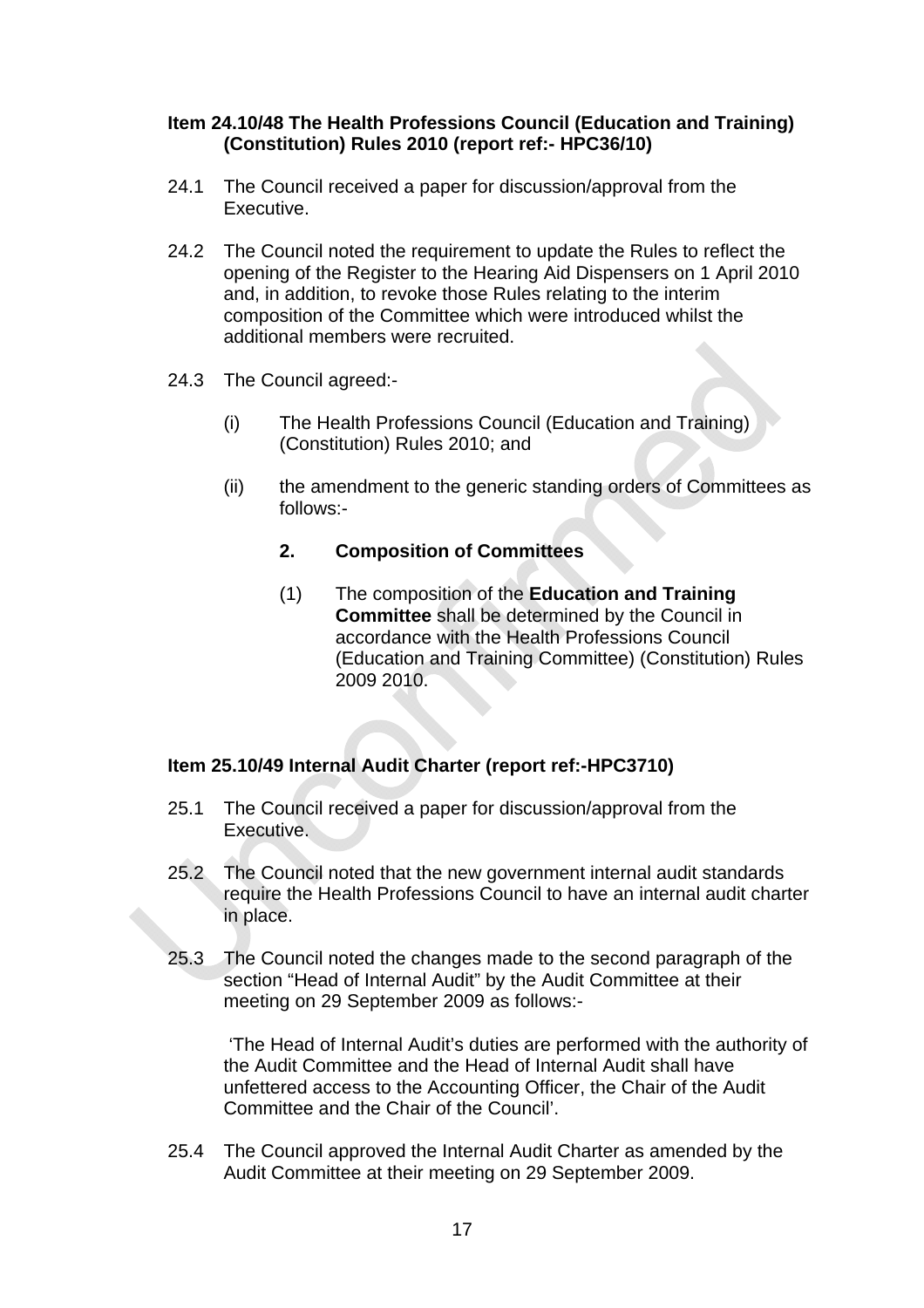#### **Item 26.10/50 Communications Committee Terms of Reference (report ref:-HPC38/10)**

- 26.1 The Council received a paper for discussion/approval from the Executive.
- 26.2 The Council noted that following clarification of the terms of reference for the Communications Committee, some minor amendments were made which required Council approval.
- 26.3 The Council approved the revised Communications Committee Terms of Reference as follows:-

'The Communications Committee shall:-

- 1. advise the Council on its overall communications strategy in pursuit of its aims and objectives;
- 2. consider the communications strategy in the light of ongoing developments and advise the Council on the communications strategy as appropriate;;
- 3. advise the Council on its priorities in relation to the Committee's strategies;
- 4. monitor the delivery and evaluate the outcomes of the communications strategy; and
- 5. recommend the procedures by which the Council can communicate its various processes.'

# **Item 27.10/51 Public Minutes of the Finance and Resources Committee held on 5 10 February 2010 (report ref:-HPC39/10)**

- 27.1 The Council received a paper for discussion/approval from the Executive.
- 27.2 The Council approved the recommendations therein.

# **Item 28.10/52 Public Minutes of the Communications Committee held on 18 February (report ref:-HPC40/10)**

28.1 The Council received a paper for discussion/approval from the Executive.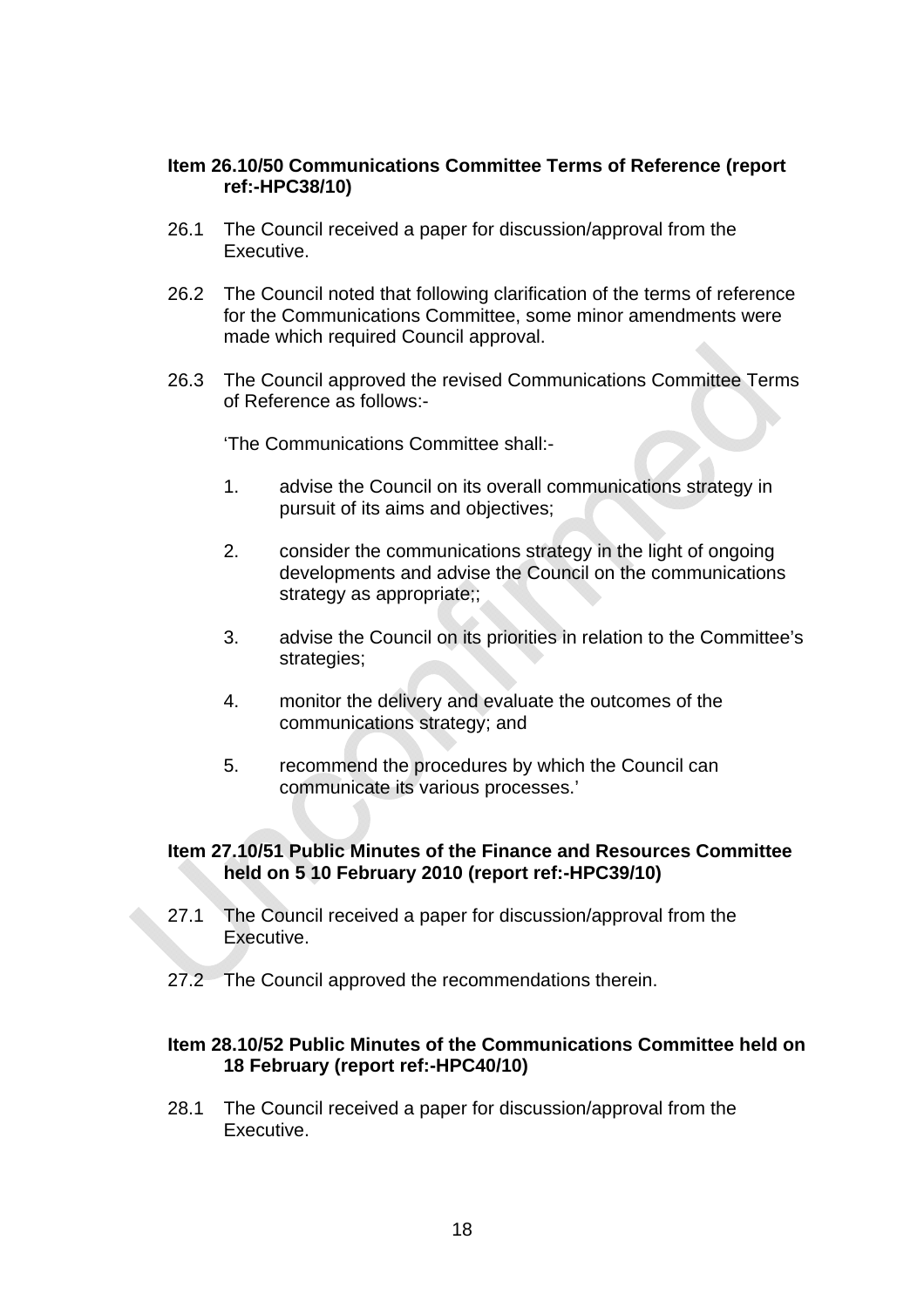- 28.2 The Council noted that the Communications Committee had debated at length the issue of practitioners of traditional Chinese medicine, following the press coverage about a court case.
- 28.3 The Council approved the recommendations therein.

# **Item 29.10/53 Public Minutes of the Audit Committee held on 24 February (report ref:-HPC41/10)**

- 29.1 The Council received a paper for discussion/approval from the Executive.
- 29.2 The Council approved the recommendations therein.

# **Item 30.10/54 Minutes of the private part of the Audit Committee held on 24 February (report ref:-HPC42/10)**

- 30.1 The Council received a paper for discussion/approval from the Executive.
- 30.2 The Council approved the recommendations therein.

# **Item 31.10/55 Public Minutes of the Fitness to Practise Committee held on 25 February (report ref:-HPC43/10)**

- 31.1 The Council received a paper for discussion/approval from the Executive.
- 31.2 The Council approved the recommendations therein.

The Council noted the following papers:

# **Item 32.10/56 CHRE Report: 'Protecting the public from unregistered practitioners: Tackling misuse of protected title.'(report ref:- HPC44/10)**

- **Item 33.10/57 Reports from Council representatives at external meetings (report ref:-HPC45/10)**
- **Item 34.10/58 Customer Service Feedback Report for February 2010 (report ref:-HPC46/10)**

**Item 35.10/59 Any other business**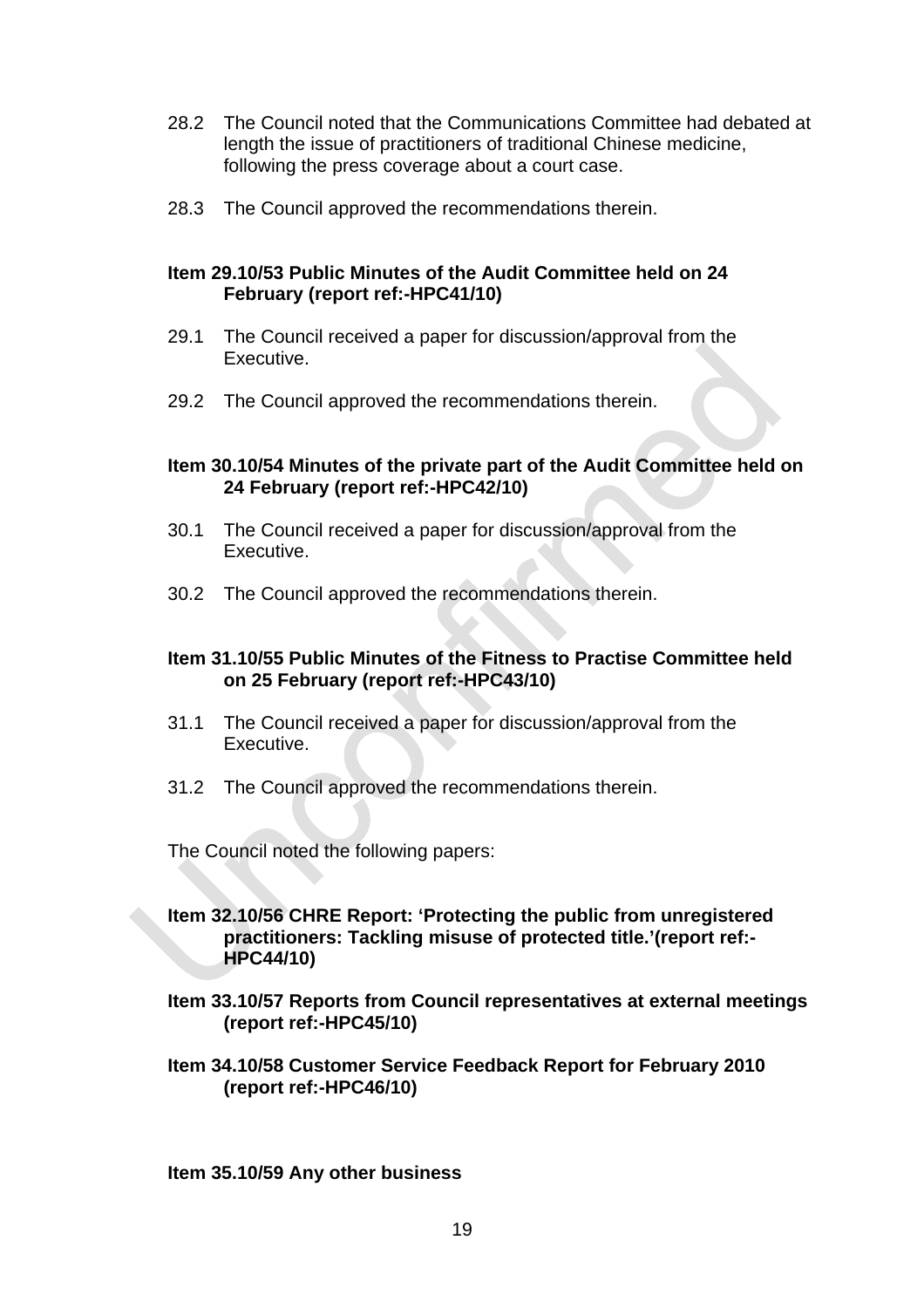# **22-26 Stannary Street Limited**

- 35.1 The Council received a paper for discussion/approval from the Executive.
- 35.2 The Council noted that in order to effect the transfer of the deeds of 22- 26 Stannary Street to the HPC, approval was sought to the execution of the Deeds by Common Seal.
- 35.3 Council approved the execution by Common Seal of the Deeds to effect the necessary transfer of the property from 22-26 Stannary Street to the Health Professions Council.

#### **Item 36.10/60 Date and time of next meeting**

36.1 Thursday 20 May 2010 at 10.30 am .

Wednesday 7 July 2010 at 10:30am

#### **37. Resolution**

The Council agreed to adopt the following resolution:-

"The Council hereby resolves that the remainder of the meeting shall be held in private, because the matters being discussed relate to the following;

- (i) information relating to a registrant, former registrant or application for registration;
- (ii) information relating to an employee or office holder, former employee or applicant for any post or office;
- (iii) the terms of, or expenditure under, a tender or contract for the purchase or supply of goods or services or the acquisition or disposal of property;
- (iv) negotiations or consultation concerning labour relations between the Council and its employees;
- (v) any issue relating to legal proceedings which are being contemplated or instituted by or against the Council;
- (vi) action being taken to prevent or detect crime to prosecute offenders;
- (vii) the source of information given to the Council in confidence; or
- (viii) any other matter which, in the opinion of the Chair, is confidential or the public disclosure of which would prejudice the effective discharge of the Council's functions.

| Item | <b>Reason for Exclusion</b> |
|------|-----------------------------|
| 38   | v                           |
| 40   | v                           |
| 41   | vii                         |
| 42   | iii, v                      |
| 12   |                             |